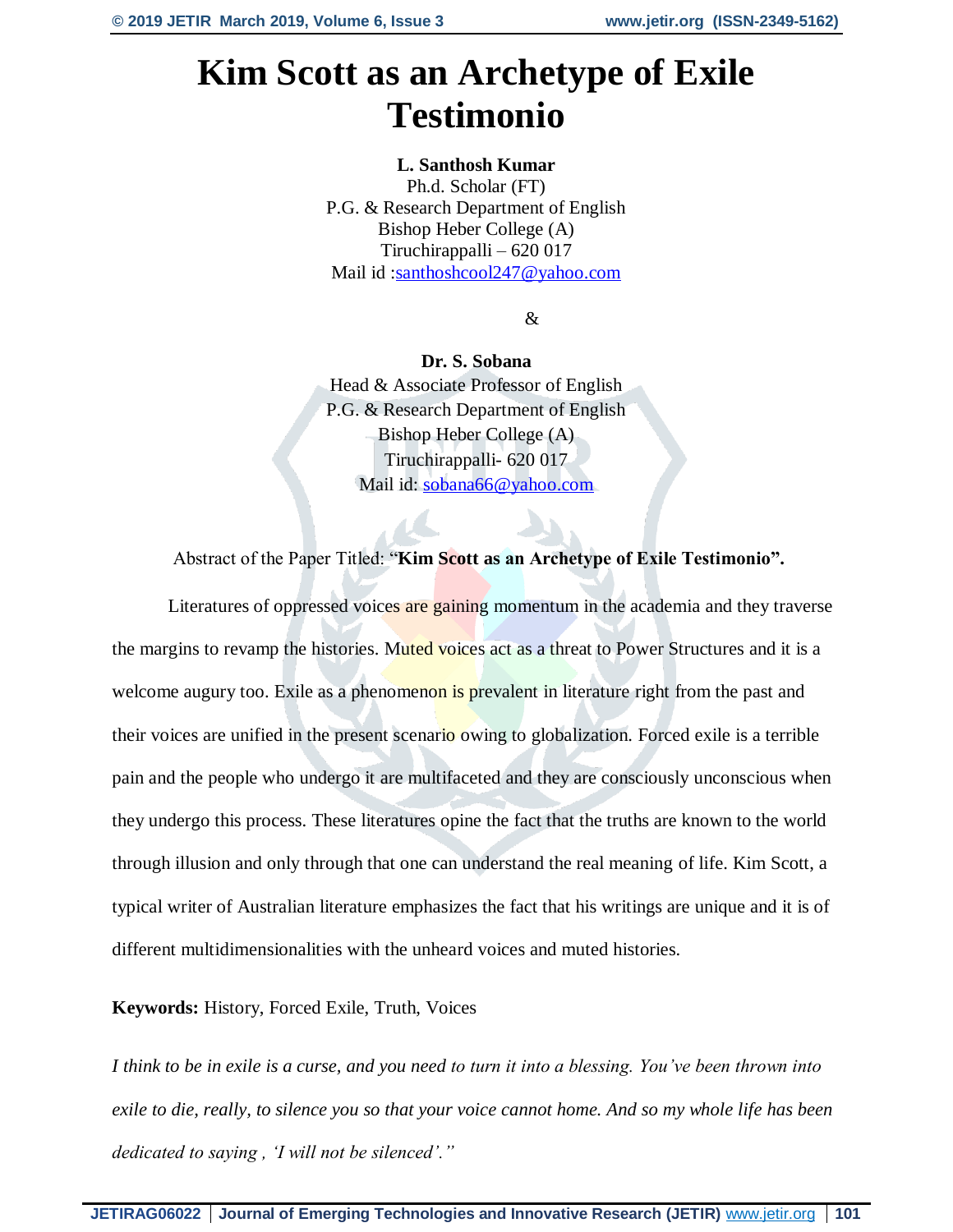#### Ariel Dorfman

Literature is a culture specific production. Texts are creating an interdisciplinary and multidisciplinary approach to literary studies and it is the need of the hour too. Books are said to be the repository of culturewhich keeps the wounds alive. Muted voices are creating a paradigmatic shift in literature which is gaining importance culturally and globally . The centre is not being shifted and the people who are at the centre are being shifted owing to the decline of political monopolization. History is being subjected to argument by the power structureswhich in turn enables the literary texts to be superior. Literature performs miracles with its language whichthe history books are unable to do.

Exile is a phenomenon of painfulagony where so many truths are embedded. Being an exile in one's own homeland is being foregrounded in the works of Kim Scott. Even from 1948 exiles are present in the literary textand after the advent of culture studies, texts started to question the falsified truths. Exile literatures talk about the sensibility of Homelessness which is creating a rampant discourse in the academia. Society at present celebrates multiculturalism and instead of mourning the people who are in exile have multiple homes and the concept of bunyan tree effect does not take place. These literatures in particular often argue for the selflessness sensibility whereas the academia often condemns them by stating that they leave their own homeland for their material needs, which is a complete misconception.

The terms "Diaspora" and "Exile" do not go hand in hand. Academia is of the misconception since both the terms talk about the concept of "Homelessness". Diasporic sensibility talks about the people who leave their own homeland for their own needs and where they face the cultural hindrances in the alien land. Exile sensibility showcases the sense of alienation in one's own homeland where the colonizers rule the natives in their own homeland. Yet this minor difference between "Diaspora" and "Exile" creates a paradigmatic shift in literature.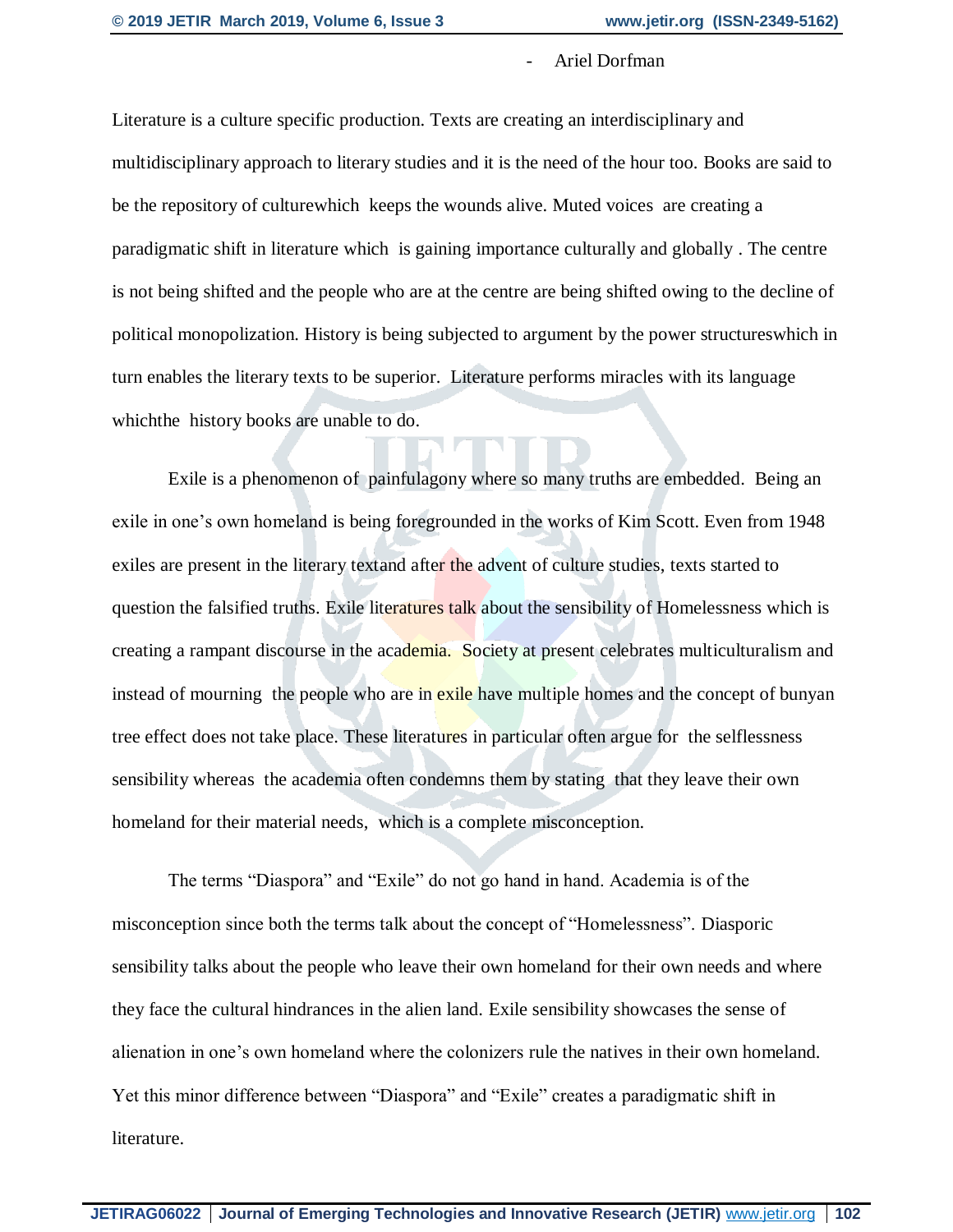Testimonial Literature is derived from the word "testimonio" which means "witness narrative". It had its origin in Latin America where the women protested vehemently against the patriarchal norms of the government. Initially it emerged as a women centered theoretical discourse where the plight of women were registered. This theory hasits roots in Latin America and the writers of testimonio are said to be "Testimonialistas" which is a Spanish term. When this theory is being foregrounded academiahas a misconception that it purely dwells on the religious perspective. This theory in particular condemns "History". The importance of an individual is being highlighted in the history books and it had never spoken of thecollective people. Critics like John Beverly register the fact that the misrepresentation of truths had been done deliberately and it is only testimonios that bring out these hidden follies and the falsification of truths are made known to the world.

 Australian Literature in particular gives importance to the landscape where the people's mindscape can be easily understood. This literature talks about the feeling of alienation in their own homeland which is understood as the exile in one's own homeland. Writers who sprung from Australian Literature can be associated with the term "Ambivalence" where it's a big threat to the cultural degradation which had ruined the lives of the people in Australia. The term Exile Testimonio can be associated with the Australian Writings where the falsification of truths are showcased. The plight of the aborigines is very terrible owing to the exploitation of land by the non-natives and also the cultural degradation is prevalent in the daily lives of the people. The natives custom and traditions were lively buried by the settlers and the supreme irony is that it is a falsified truth and it has been foregrounded owing to politicalmonopolization. Interconnectedness takes place through exile testimonioand the literary texts of Australian Literature paves way for it.

Kim Scott is an Australian writer whose roots lie in Nyoongar ancestry and in his writings he affirms the fact that the concept of ambivalence is a sin. He is caught up between the clutches of two cultures and in other words he experiences the concept of "in-betweeness".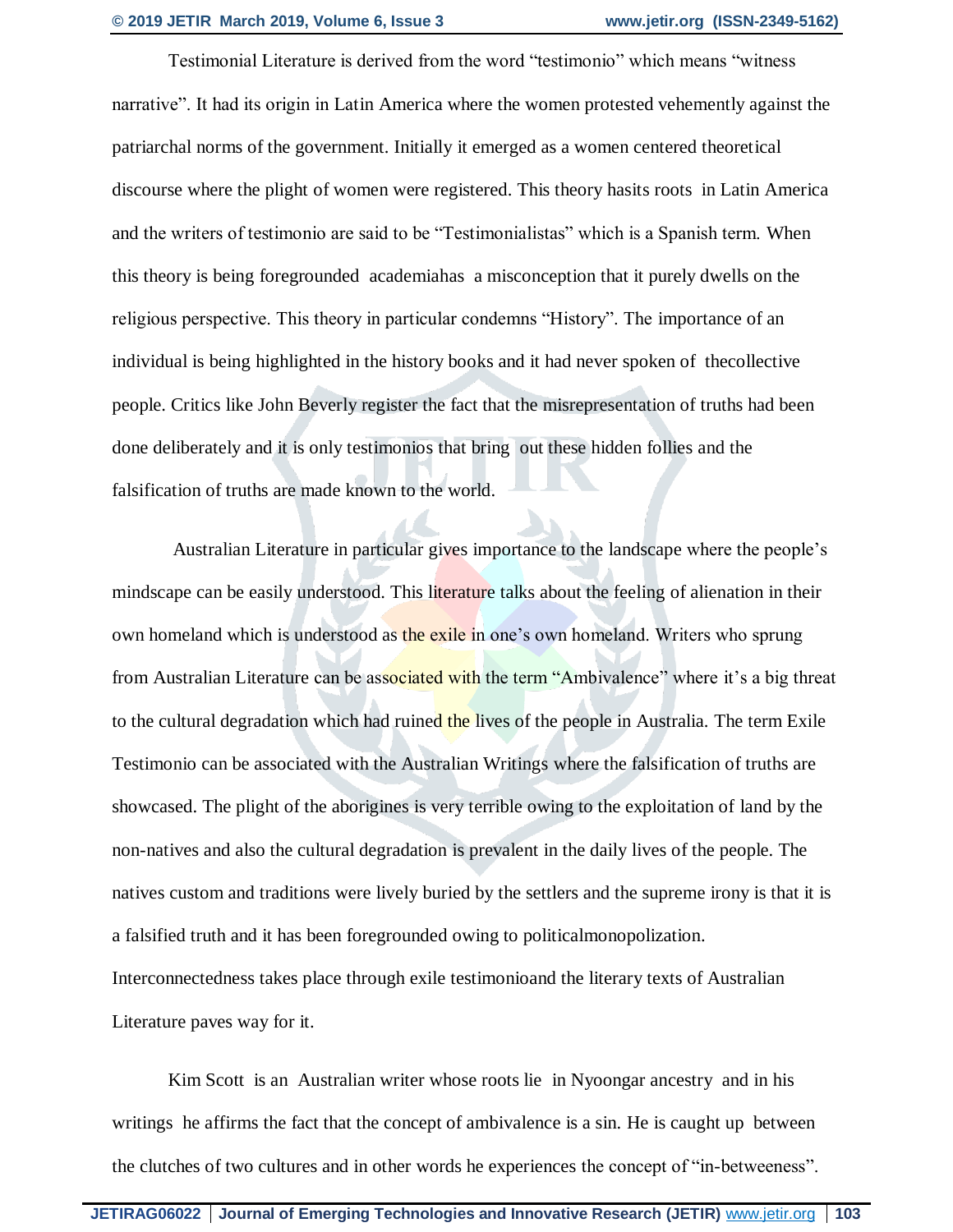The cultural dichotomy makes his work unique in particular and also the cultural imbalances faced by him are showcased deliberately in his novels which in turn informs the readers the fact that he had been "re-membered" instead of being "remembered". He is proud of his Nyoongar Ancestry whereas the laws in Australia were completely against the natives and he is forced to undergo displacement which paves way for dislocation and disjunction.

Memory is one of the key elementsin the writings of Exile Testimonio . The writings of Kim Scott foreground the fact that horrible past and the terrible present will have some positive hope instead of aimpending doom in the future. "Roots" and "Routes" play a vital role in the works of "Exile Testimonio" where the natives undergo the rootlessness in their own land. It is appropriate to say that the Rushdieanphrase "Home" and "Homeland" has become a ghost to the natives and the writings of Kim scott bear witness to it. Proactiveness is the need of the hour in the literary texts and ExileTestimonio stands as an impetus. The writings of Kim Scott deliberately act as a threat to the Power Structures . Exile Testimonial deliberately erases the line between "Personal" and "Political" so that counter histories are heard and the truths are visible in the heyman world of Post Modernism. Scott's literary works portray the events which the people of Nyoongar ancestry want to erase. He registers those events in his literary works so that documentation of these events is unerasable.

The impact of the Kukanerup Massacre which took place in the year 1880 has created a huge disaster in the mind of Kim Scott. Author's mindscape had been clearly portayed because of the injustice which took place in the landscape. The native men and women and children were killed in this massacre and the colonizers were not guilt of their cunning attitude owing to the power vested with them. In Scott's perception he is an insider by heart and in reality he is an insider and outsider. The fragmentation of culture had been mourned by Kim Scott whereas Power Structures celebrate it owing to Political Monopolization which is evident in his work *Benang*. Kim Scott has penned a memoir along with his Aunt Hazel Brown where he vehemently protests against the government of Australia and registers how certain war events were hidden